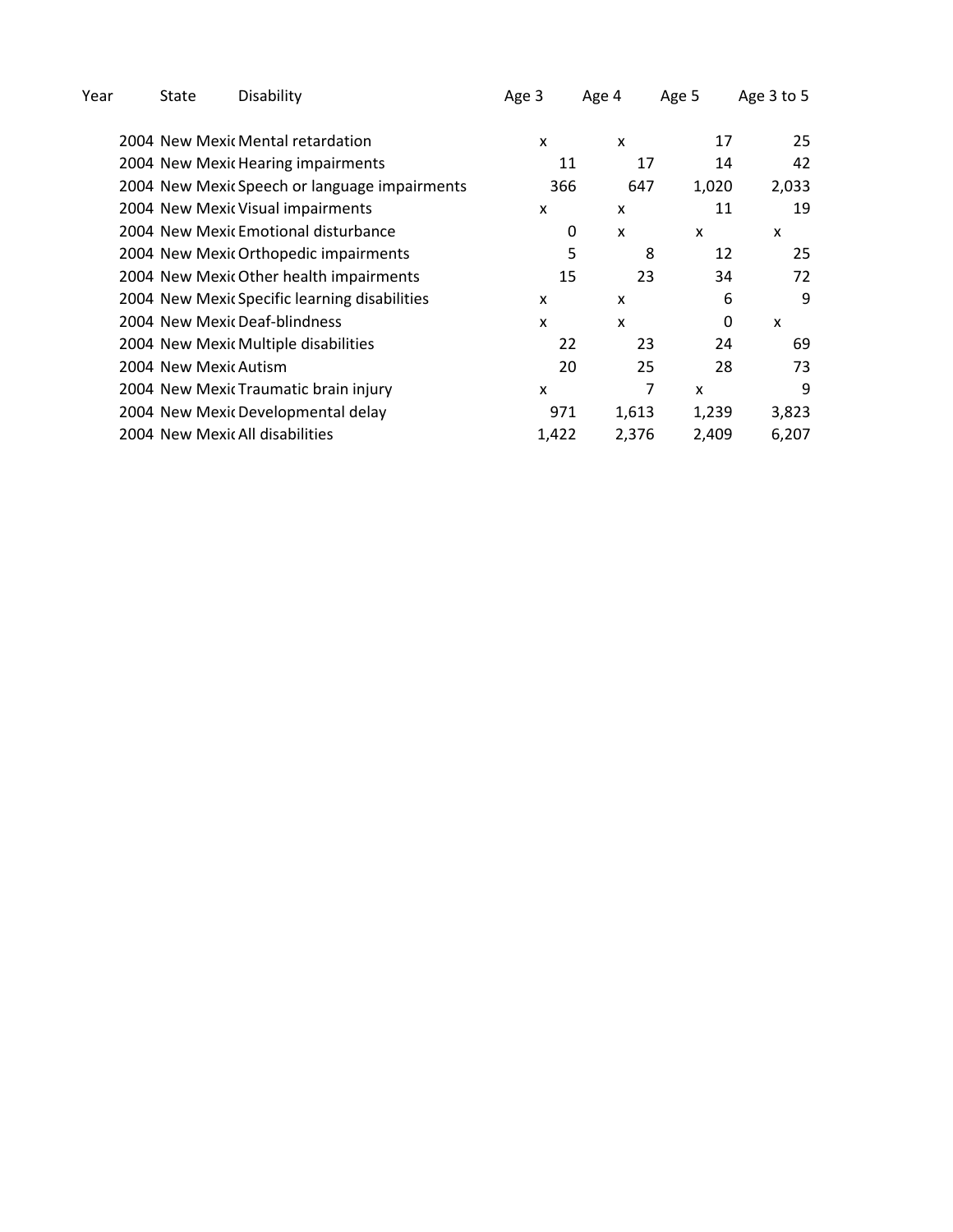| 5   | 0  | 0   | 10             | 10    | 25    | 20    | 54    | 60    | 85    |
|-----|----|-----|----------------|-------|-------|-------|-------|-------|-------|
| X   | 0  | X   | 27             | 13    | 42    | 33    | 22    | 36    | 48    |
| 187 | 18 | 45  | 995            | 788   | 2,033 | 1,374 | 1,386 | 1,186 | 973   |
| X   | 0  | 0   | 13             | X     | 19    | 12    | x     | x     | 15    |
| 0   | 0  | 0   | X              | X     | x     | 27    | 56    | 91    | 137   |
| X   | 0  | X   | 13             | 10    | 25    | x     | x     | 21    | 15    |
| 8   | X  | X   | 35             | 25    | 72    | 65    | 115   | 184   | 227   |
| x   | 0  | 0   | X              | X     | 9     | 67    | 405   | 836   | 1,511 |
| X   | 0  | 0   | $\pmb{\times}$ | 0     | X     | X     | 0     | 0     | X     |
| X   | X  | 0   | 41             | 19    | 69    | 32    | 43    | 51    | 58    |
| 0   | X  | X   | 32             | 39    | 73    | 34    | 36    | 33    | 32    |
| x   | 0  | 0   | X              | X     | 9     | x     | x     | x     | x     |
| 557 | 21 | 85  | 2,005          | 1,155 | 3,823 | 1,020 | 785   | 583   | 230   |
| 770 | 43 | 136 | 3,182          | 2,076 | 6,207 | 2,697 | 2,932 | 3,095 | 3,336 |
|     |    |     |                |       |       |       |       |       |       |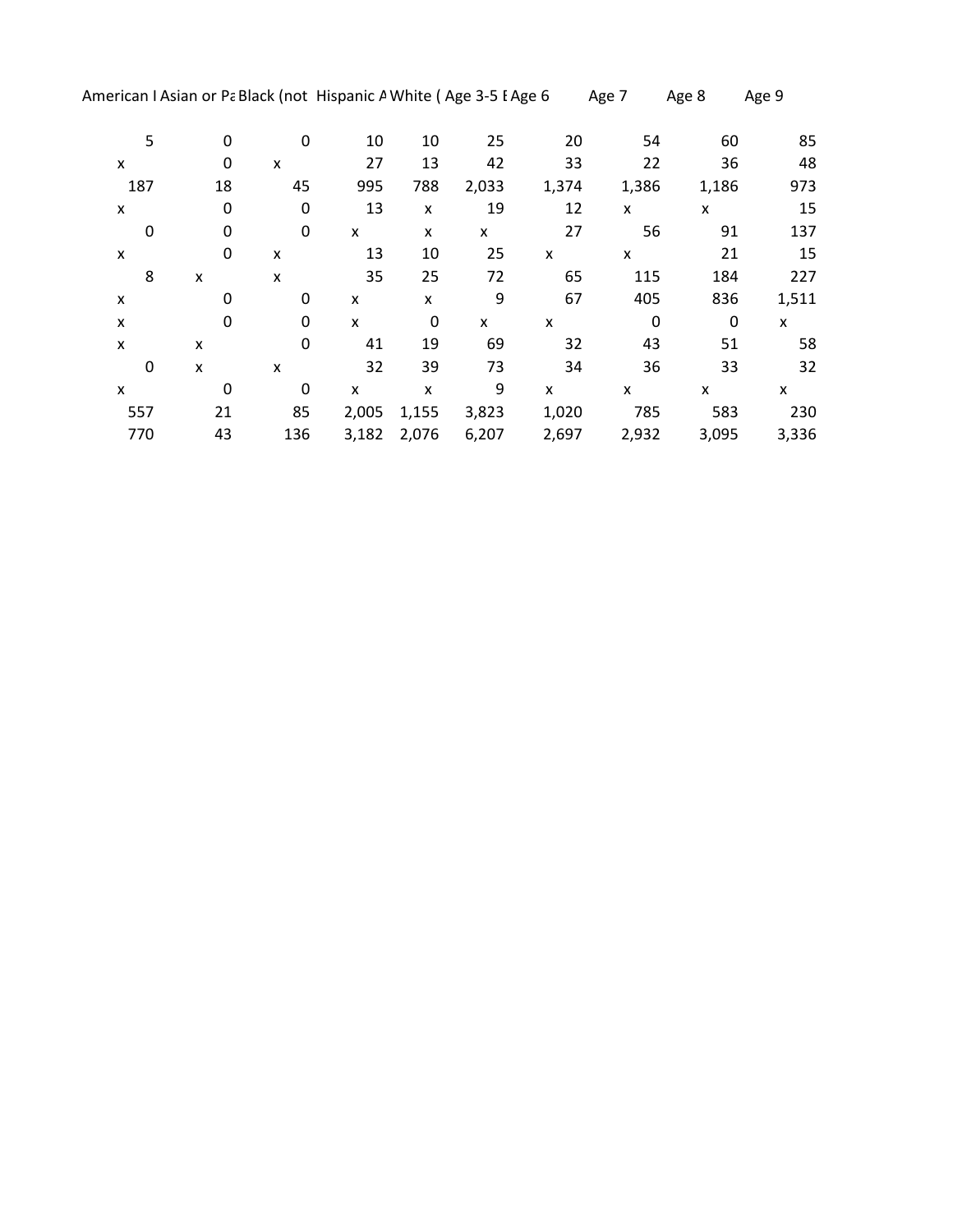| Age 10      | Age 11 | Age 6 to 11 Age 12 |             | Age 13 | Age 14 | Age 15 | Age 16 | Age 17      |
|-------------|--------|--------------------|-------------|--------|--------|--------|--------|-------------|
| 112         | 127    | 458                | 160         | 149    | 166    | 167    | 178    | 141         |
| 45          | 47     | 231                | 50          | 52     | 45     | 37     | 41     | 38          |
| 856         | 657    | 6,432              | 554         | 423    | 363    | 231    | 182    | 133         |
| 12          | 15     | X                  | 17          | X      | 16     | X      | 15     | 18          |
| 187         | 243    | 741                | 279         | 317    | 326    | 330    | 312    | 240         |
| 21          | 19     | X                  | x           | 13     | X      | 18     | X      | 20          |
| 294         | 318    | 1,203              | 335         | 325    | 318    | 299    | 233    | 177         |
| 1,916       | 2,189  | 6,924              | 2,458       | 2,626  | 2,747  | 2,895  | 2,611  | 2,404       |
| 0           | X      | x                  | X           | X      | X      | X      | X      | 5           |
| 86          | 79     | 349                | 79          | 75     | 96     | 59     | 87     | 70          |
| 39          | 33     | 207                | 29          | 23     | 26     | 26     | 31     | 26          |
| 15          | X      | X                  | X           | 22     | 25     | X      | 22     | 19          |
| $\mathbf 0$ | 0      | 2,618              | $\mathbf 0$ | 0      | 0      | 0      | 0      | $\mathbf 0$ |
| 3,583       | 3,737  | 19,380             | 3,991       | 4,036  | 4,140  | 4,092  | 3,726  | 3,291       |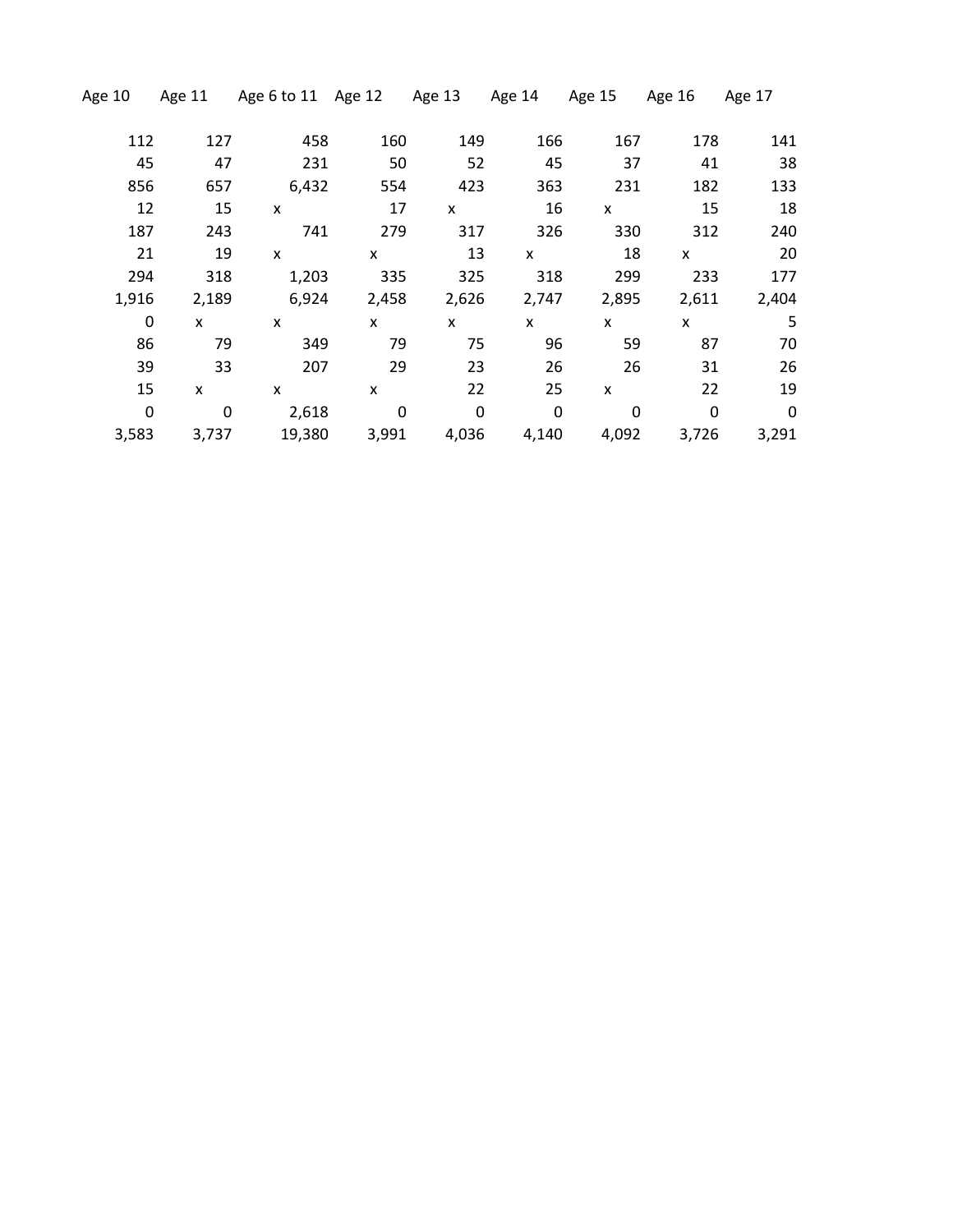| 961    | 137         | 98  | 72          | 37  | 344         | 1,763  |   | 203   | 12  |
|--------|-------------|-----|-------------|-----|-------------|--------|---|-------|-----|
| 263    | 44          | 7   | X           | X   | 58          | 552    |   | 73    | 6   |
| 1,886  | 48          | X   | x           | 0   | 69          | 8,387  |   | 1,003 | 86  |
| x      | 9           | x   | X           | 0   | X           | 172    |   | 29    | X   |
| 1,804  | 115         | 45  | 22          | 6   | 188         | 2,733  |   | 333   | 16  |
| x      | x           | x   | 6           | X   | 22          | 201    | X |       | X   |
| 1,687  | 92          | 23  | X           | X   | 124         | 3,014  |   | 238   | 16  |
| 15,741 | 1,161       | 261 | 91          | 33  | 1,546       | 24,211 |   | 3,249 | 100 |
| X      | X           | 0   | $\mathbf 0$ | X   | X           | 23     | X |       | X   |
| 466    | 53          | 40  | 32          | 30  | 155         | 970    |   | 168   | 6   |
| 161    | 16          | 15  | 9           | 8   | 48          | 416    |   | 26    | 8   |
| X      | 16          | X   | 8           | X   | 33          | 197    |   | 15    | X   |
| 0      | $\mathbf 0$ | 0   | 0           | 0   | $\mathbf 0$ | 2,618  |   | 330   | 25  |
| 23,276 | 1,700       | 521 | 252         | 128 | 2,601       | 45,257 |   | 5,680 | 285 |